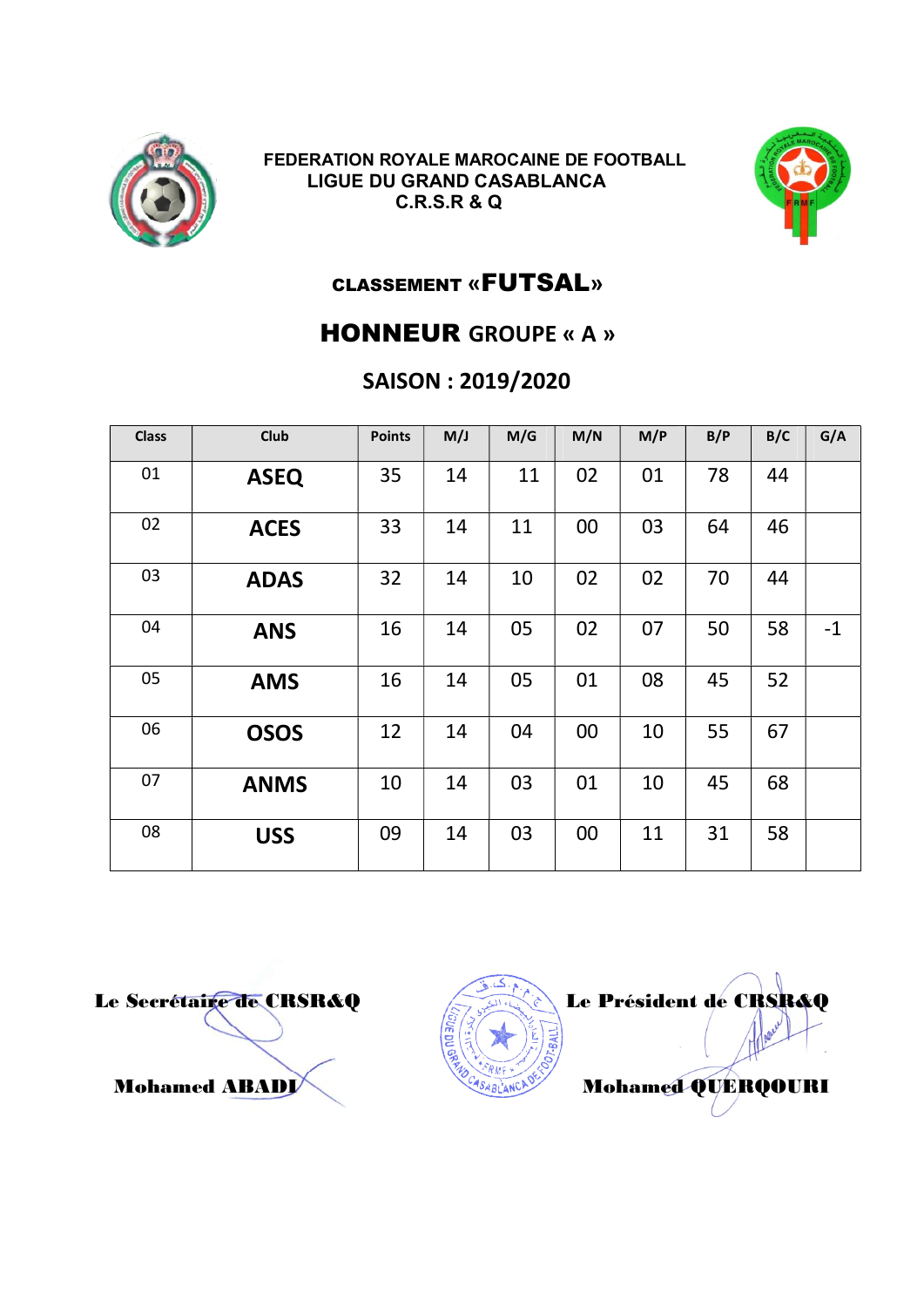



### CLASSEMENT «FUTSAL»

### HONNEUR GROUPE « B »

## SAISON : 2019/2020

| <b>Class</b> | <b>Club</b>  | <b>Points</b>          | M/J | M/G | M/N | M/P | B/P | B/C | G/A  |
|--------------|--------------|------------------------|-----|-----|-----|-----|-----|-----|------|
| 01           | <b>AESL</b>  | 34                     | 12  | 11  | 01  | 00  | 70  | 27  |      |
| 02           | <b>ALNS</b>  | 21                     | 12  | 07  | 00  | 05  | 36  | 30  |      |
| 03           | EJSC/FS      | 20                     | 12  | 06  | 02  | 04  | 65  | 64  |      |
| 04           | <b>COS</b>   | 13                     | 12  | 04  | 01  | 07  | 40  | 63  |      |
| 05           | <b>AAZS</b>  | 07                     | 12  | 03  | 00  | 09  | 32  | 47  | $-2$ |
| 06           | <b>ASNSD</b> | 06                     | 12  | 02  | 02  | 08  | 26  | 40  | $-2$ |
| 07           | <b>CBS</b>   | <b>FORFAIT GENERAL</b> |     |     |     |     |     |     |      |



Le Secrétaire de CRSR&Q Le Président de CRSR&Q Mohamed ABADI Mohamed QUERQOURI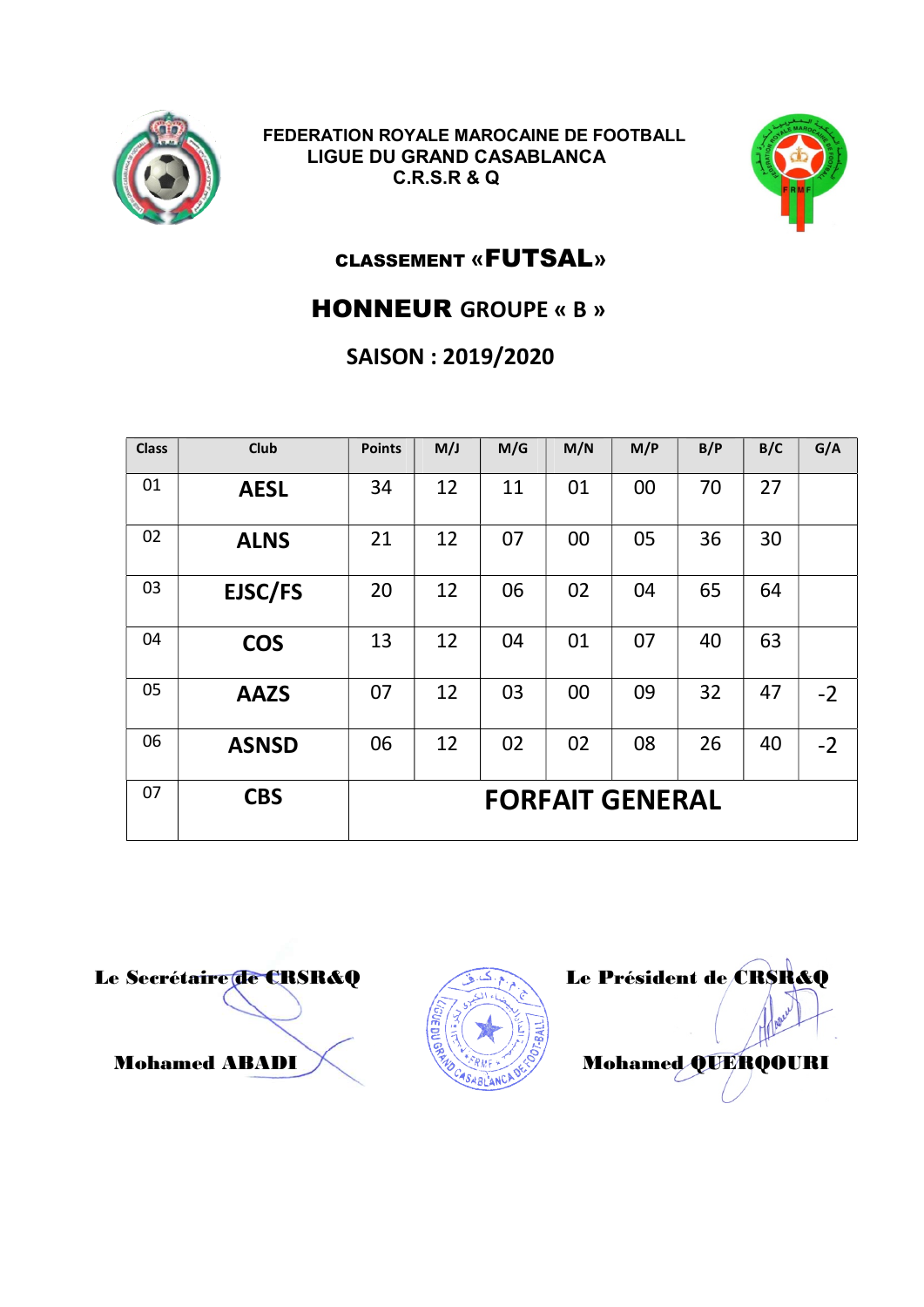



# CLASSEMENT «FUTSAL»

### HONNEUR GROUPE « C »

### SAISON : 2019/2020

| <b>Class</b> | <b>Club</b>  | <b>Points</b> | M/J | M/G | M/N | M/P | B/P | B/C | G/A  |
|--------------|--------------|---------------|-----|-----|-----|-----|-----|-----|------|
| 01           | <b>ACNSR</b> | 30            | 12  | 09  | 03  | 00  | 46  | 20  |      |
| 02           | <b>AMDS</b>  | 22            | 12  | 07  | 01  | 04  | 58  | 44  |      |
| 03           | <b>UCDG</b>  | 19            | 12  | 06  | 01  | 05  | 37  | 34  |      |
| 04           | FCC/FS       | 18            | 12  | 05  | 03  | 04  | 42  | 40  |      |
| 05           | <b>CRB</b>   | 17            | 12  | 06  | 01  | 05  | 45  | 38  | $-2$ |
| 06           | <b>CSB</b>   | 08            | 12  | 02  | 02  | 08  | 30  | 38  |      |
| 07           | <b>ASS</b>   | 04            | 12  | 01  | 01  | 10  | 31  | 75  |      |

Le Secrétaire de CRSR&Q Le Président de CRSR&Q Mohamed ABADI **Mohamed QUERQOURI**